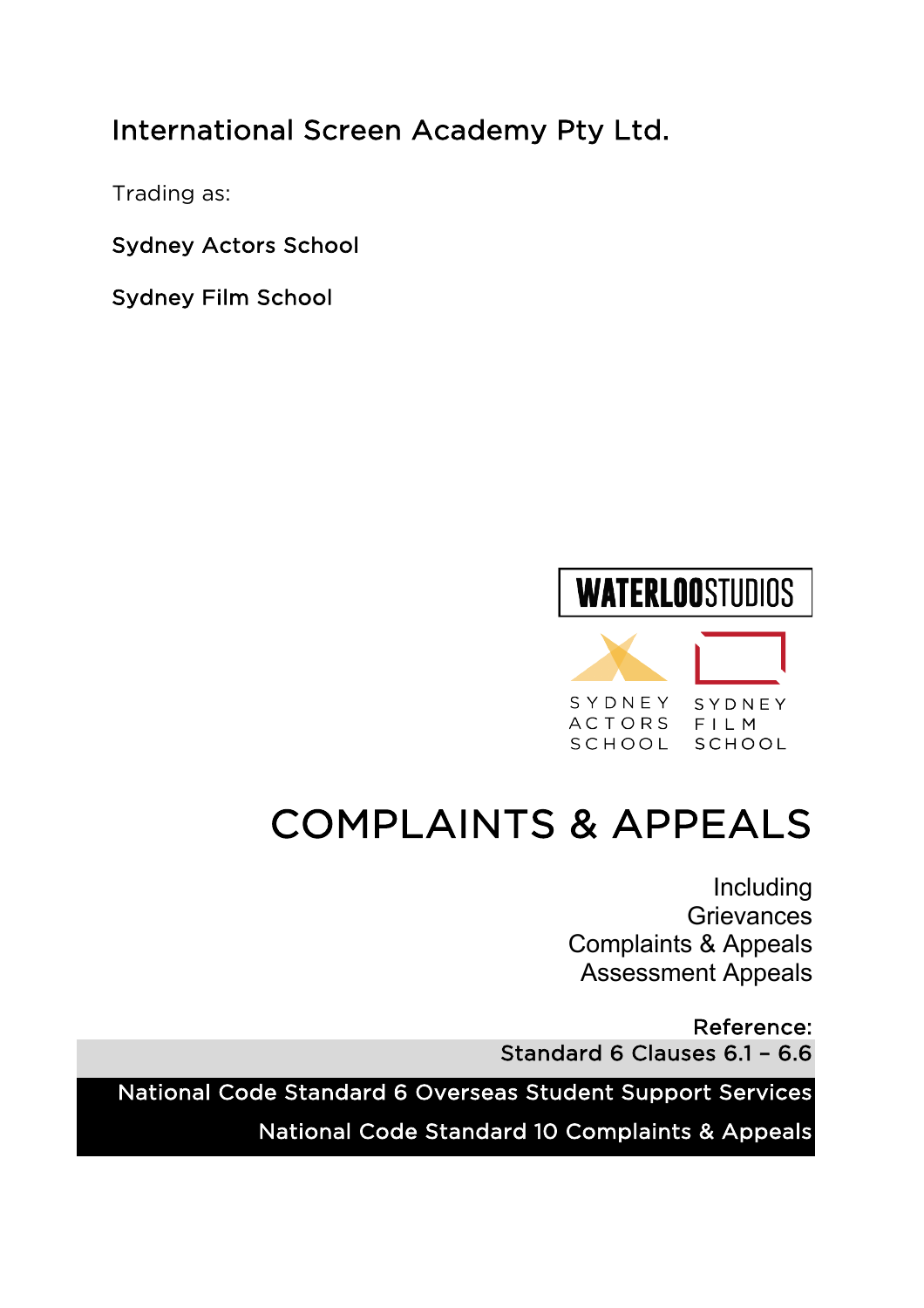#### VERSION HISTORY

| <b>Policy Owner:</b>   |             | <b>Executive Chairman</b> |                                                         | Mr Simon Hunter |                    |                                      |
|------------------------|-------------|---------------------------|---------------------------------------------------------|-----------------|--------------------|--------------------------------------|
| Document               |             | General Manager           |                                                         | Mr Ashley Curry |                    |                                      |
|                        | Management: |                           |                                                         |                 |                    |                                      |
|                        |             | File:                     |                                                         |                 |                    | POL SS07 Complaints and Appeals v2.3 |
| Last Updated on:       |             |                           | 05/2019                                                 |                 | <b>Next Review</b> | 05/2020                              |
|                        |             |                           |                                                         |                 | Date:              |                                      |
| <b>Changes history</b> |             |                           |                                                         |                 |                    |                                      |
| Number                 | Dates       |                           | Changes summary                                         |                 |                    |                                      |
| V2.3                   | May 2019    |                           | Further customisation for ISA Pty Ltd                   |                 |                    |                                      |
| V2.2                   | August      |                           | Customised for ISA Pty Ltd                              |                 |                    |                                      |
|                        | 2018        |                           |                                                         |                 |                    |                                      |
| V2.2                   | January     |                           | Updated to National Code 2018                           |                 |                    |                                      |
|                        | 2018        |                           |                                                         |                 |                    |                                      |
| V <sub>2.1</sub>       | May 2017    |                           | Updated to National Code 2017                           |                 |                    |                                      |
| V2.0                   | September   |                           | Quality assurance check across documents with reference |                 |                    |                                      |
|                        | 2016        |                           | to ASQA fact sheets and ESOS Act changes & Explanatory  |                 |                    |                                      |
|                        |             |                           | quide                                                   |                 |                    |                                      |
| v1.0                   | July 2016   |                           | New standards for RTO's 2015                            |                 |                    |                                      |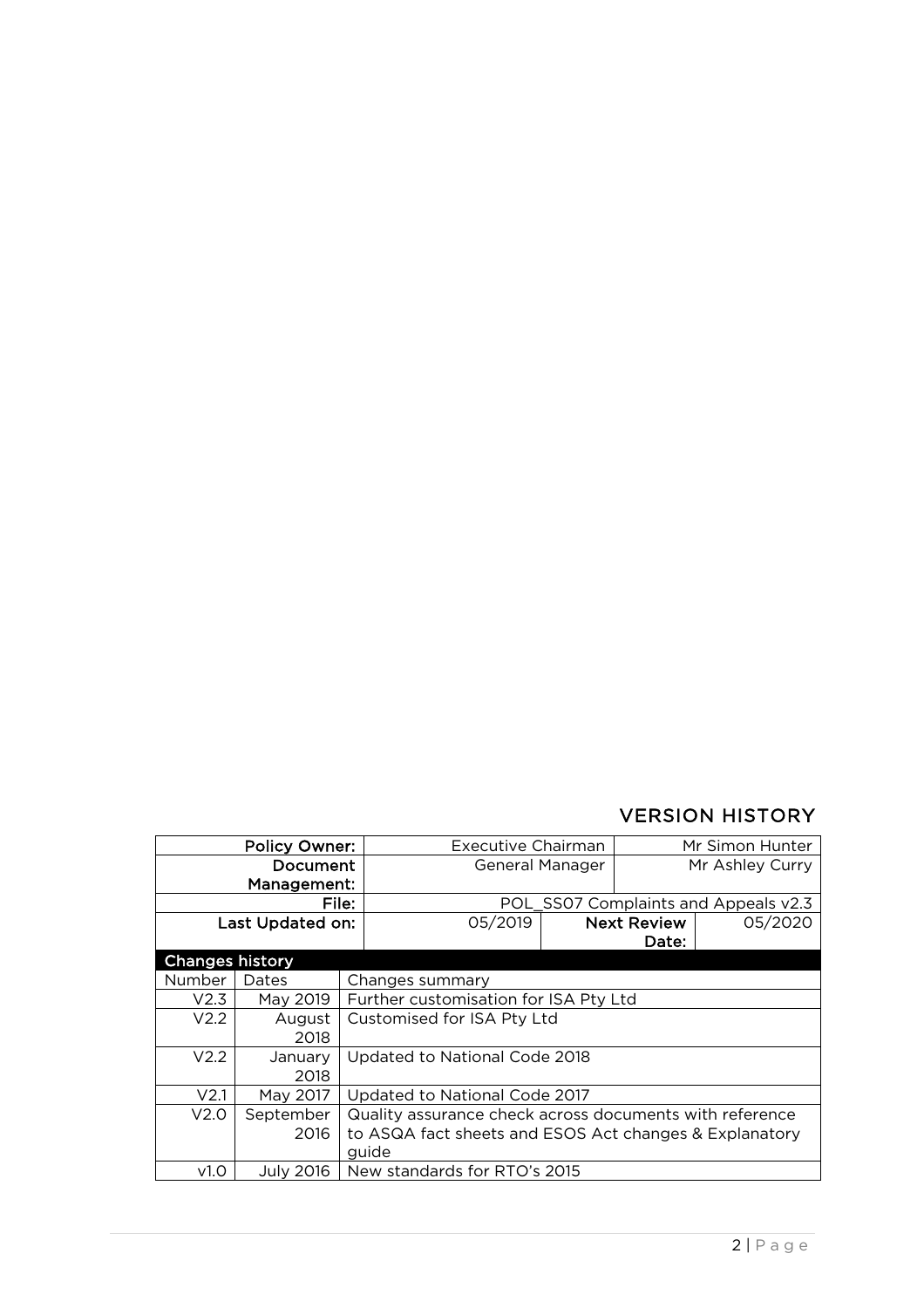### TABLE OF CONTENTS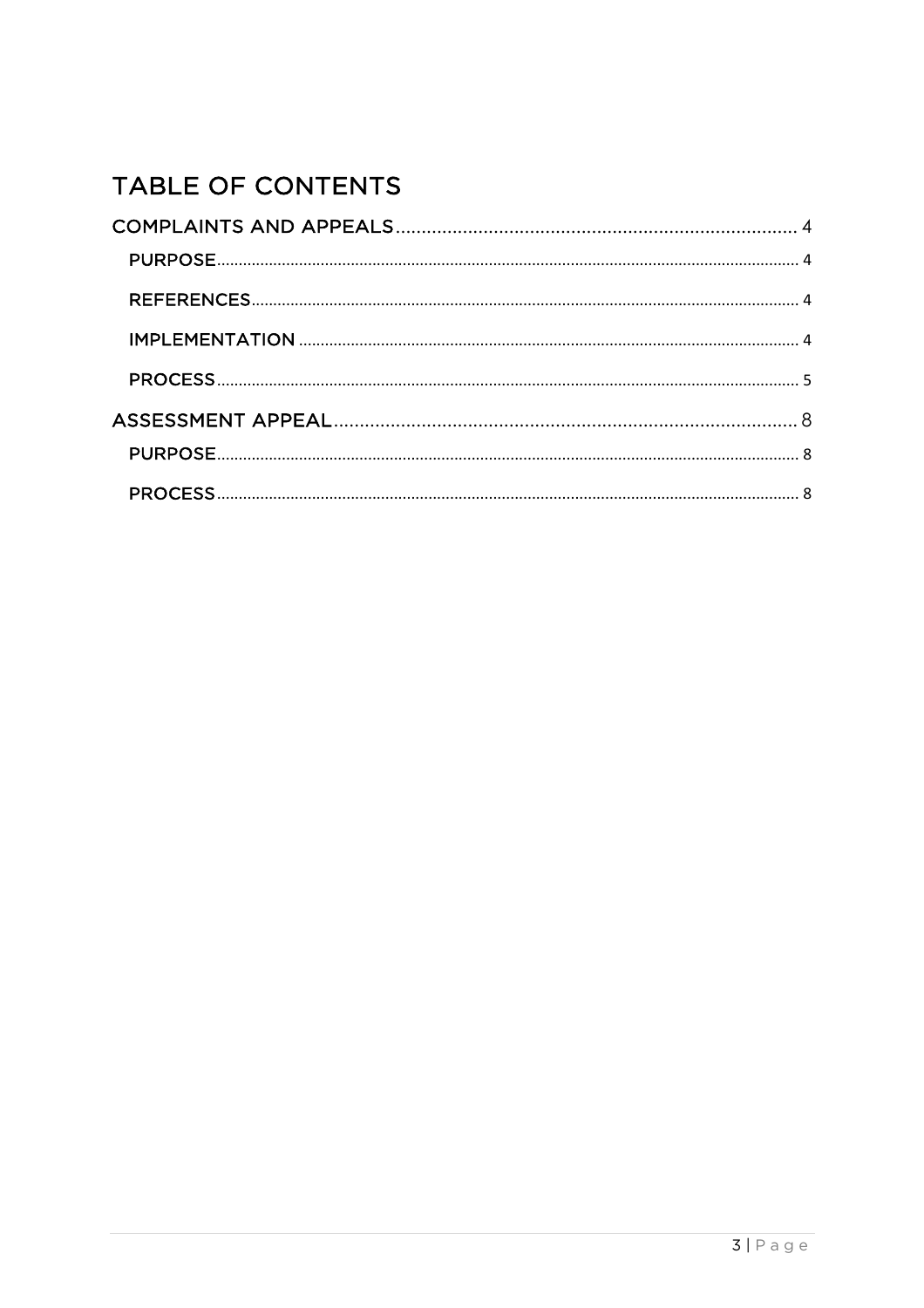## COMPLAINTS AND APPEALS

#### PURPOSE

Complaints are an important input to learner and client services and quality assurance in the School. Complaints are another opportunity to improve our student services, support overseas students and improve the business and measure performance of the School. The Executive Chair expects complaints to be dealt with as a priority so they do not escalate to a formal complaint within the School or an appeal against the complaint decision to an external agency or regulator. Complaints that escalate affect our business profile and risk rating. We will vigorously follow through complaints following our internal procedures making sure each step follows the principles of natural justice and procedural fairness. The School complaints and appeals processes are independent, easily and immediately accessible and inexpensive for the parties involved.

#### **REFERENCES**

| Standard 6     | Clauses 4.1<br>Accurate and accessible information about an RTO, its<br>services and performance is available to inform<br>prospective and current learners and clients. |
|----------------|--------------------------------------------------------------------------------------------------------------------------------------------------------------------------|
| NC Standard 6  | Overseas Student Support Services                                                                                                                                        |
| NC Standard 10 | <b>Complaints and Appeals</b>                                                                                                                                            |

#### IMPLEMENTATION

The Executive Chairman is ultimately responsible for the School and its staff and student welfare.

The General Manager is responsible for immediate handling of complaints

The Director of Education is responsible for the immediate handling of complaints relating to courses and assessments and the trainers.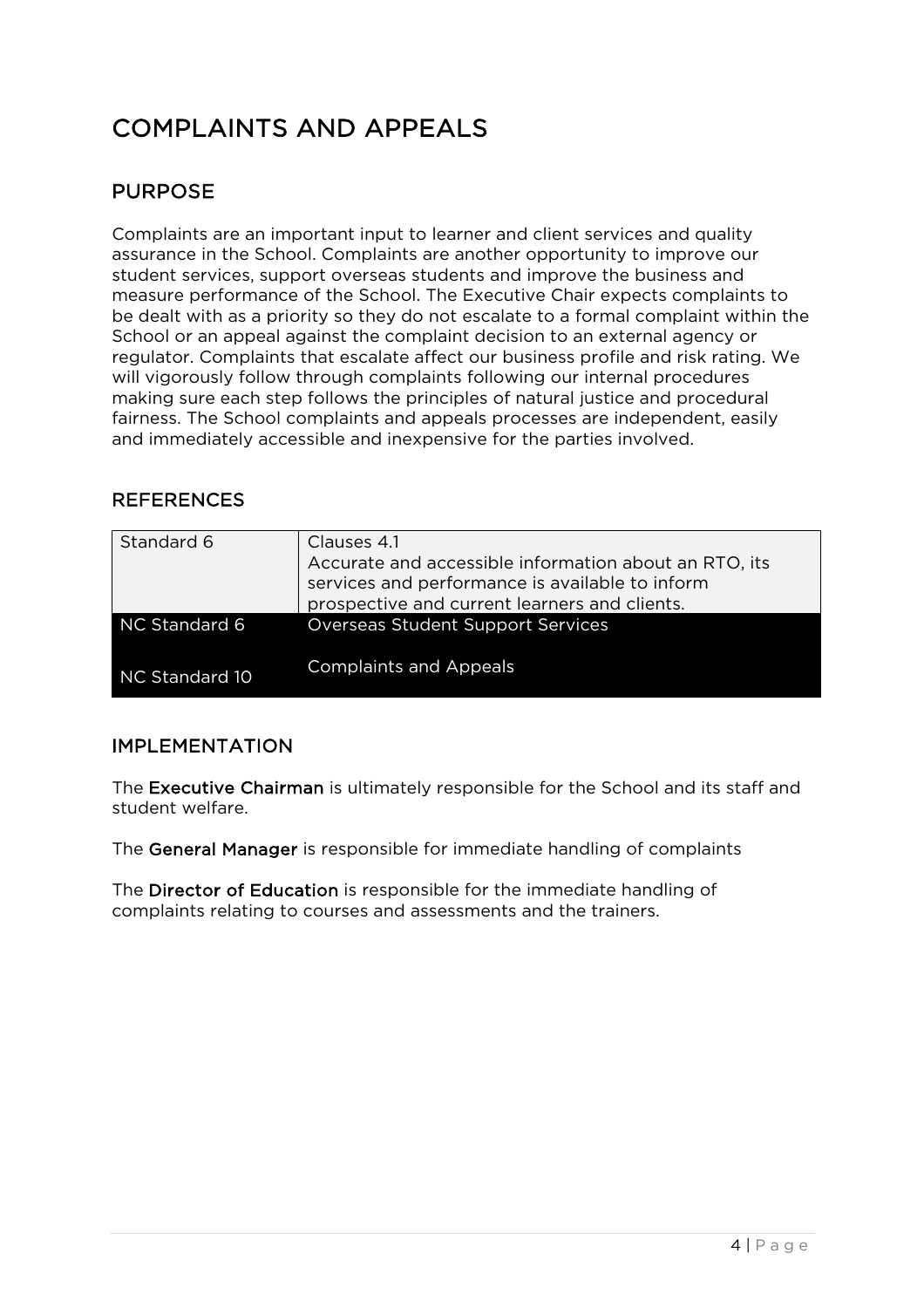### PROCESS

All complaints must be dealt with in a constructive and timely manner. We will set out the process in "Plain English" on the website, in pre-enrolment information and we will emphasise this information at induction and orientation.

The procedures include complaints handling at an informal level and we expect most complaints that start as a grievance can be resolved at this level with our focus on client and staff satisfaction.

Records of complaints that escalate to a formal complaint or written complaint will be recorded on our Complaints and Appeals Register.

Similar grievances from more than one staff member, employer or client will be further investigated as this would indicate an area for improvement of School operations or services.

Management will consider complaints as a matter of priority and within the guidelines of legislation and following our procedures. All internal avenues for resolution will be pursued from the initial grievance or complaint, through to a formal complaint and possible appeal of the decision.

We include complaints as an agenda item on our management meetings.

|                                                                                                              | PROCEDURE FOR A GRIEVANCE, COMPLAINT AND APPEAL:                                                                                                                                                                                                                                                                                                                                                                                                                                                                                                                                                                                          |
|--------------------------------------------------------------------------------------------------------------|-------------------------------------------------------------------------------------------------------------------------------------------------------------------------------------------------------------------------------------------------------------------------------------------------------------------------------------------------------------------------------------------------------------------------------------------------------------------------------------------------------------------------------------------------------------------------------------------------------------------------------------------|
| 1. Discuss the<br>issue with the<br>member of<br>staff or<br>trainer<br>involved or<br>course<br>participant | $\mathbf{1}$ .<br>You might have a grievance or complaint about:<br>The School, its policies, decisions or information provided to you<br>The School administration staff<br>Your course or your assessment result<br>A Trainer or an Assessor<br>Another course participant or person at the School<br>We encourage participants to talk directly with the person<br>involved and see if you can sort out the issues of concern.                                                                                                                                                                                                         |
| 2. Discuss the<br>issue with a<br>Manager                                                                    | 2.<br>Where talking with the person is not appropriate, the complaints<br>can be discussed with a member of staff - probably a manager by<br>phone or through email such as: Executive Chairman or General<br>Manager.<br>We will seek an immediate resolution of the matter if possible<br>within our roles<br>We will communicate with you, discuss the matter with other<br>parties and seek resolution. We must refer to our policies and<br>procedures and point this out to you as the complainant and the<br>process will be fair and transparent. We allow 10 days.                                                               |
| 3. Fill in the<br>written<br>complaint<br>form and it<br>will be<br>considered by<br>the Executive<br>Chair  | 3.<br>If the complainant is not satisfied with the suggested resolution, we<br>will advise you to put the complaint in writing on our complaints<br>form and submit. This form can be downloaded from the website<br>and sent be email. The School will acknowledge receipt of<br>complaint and date received. The complaint goes to the Executive<br>Chairman who will consider the written complaint within 10<br>working days. Where the matter may involve the Executive<br>Chairman, we will use an agreed third party to consider the<br>complaint and the resolution proposed. This will make the process<br>fair and transparent. |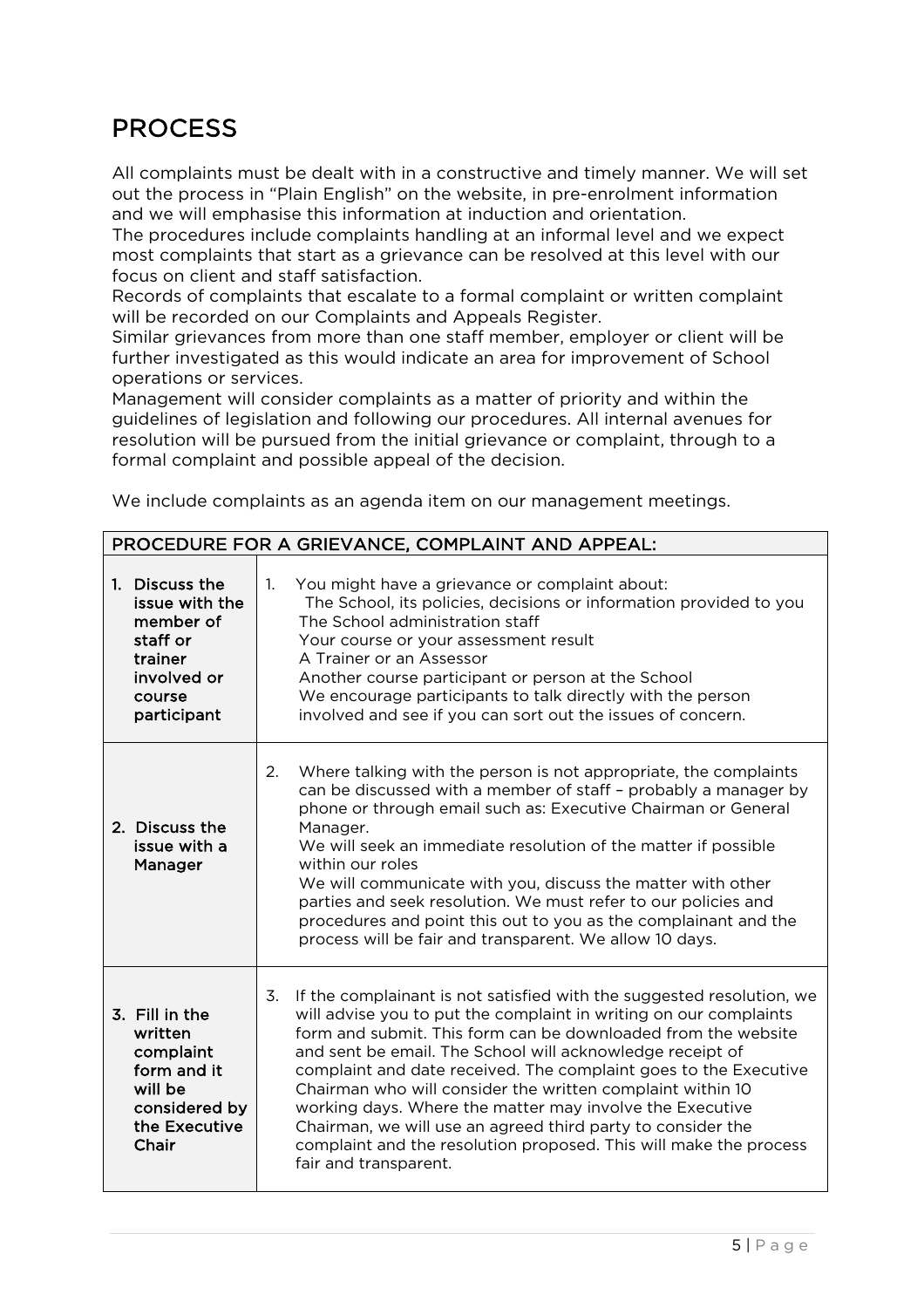| 4. How we<br>advise of the<br>complaint<br>resolution<br>and give<br>written<br>notification of<br>the decision | 4. A meeting or phone conference may be offered to the<br>complainant. A support person can be there with the complainant.<br>Details of any meetings with the complainant will be recorded in<br>writing. The written statement of RTO'S decision, including details<br>of the reasons for the outcome will be provided to the complainant.<br>We must refer to our policies and procedures and point this out to<br>you as the complainant so the process will be fair and transparent.<br>Internal decision making and resolution between you and the<br>School will be finalised as soon as practicable. |
|-----------------------------------------------------------------------------------------------------------------|--------------------------------------------------------------------------------------------------------------------------------------------------------------------------------------------------------------------------------------------------------------------------------------------------------------------------------------------------------------------------------------------------------------------------------------------------------------------------------------------------------------------------------------------------------------------------------------------------------------|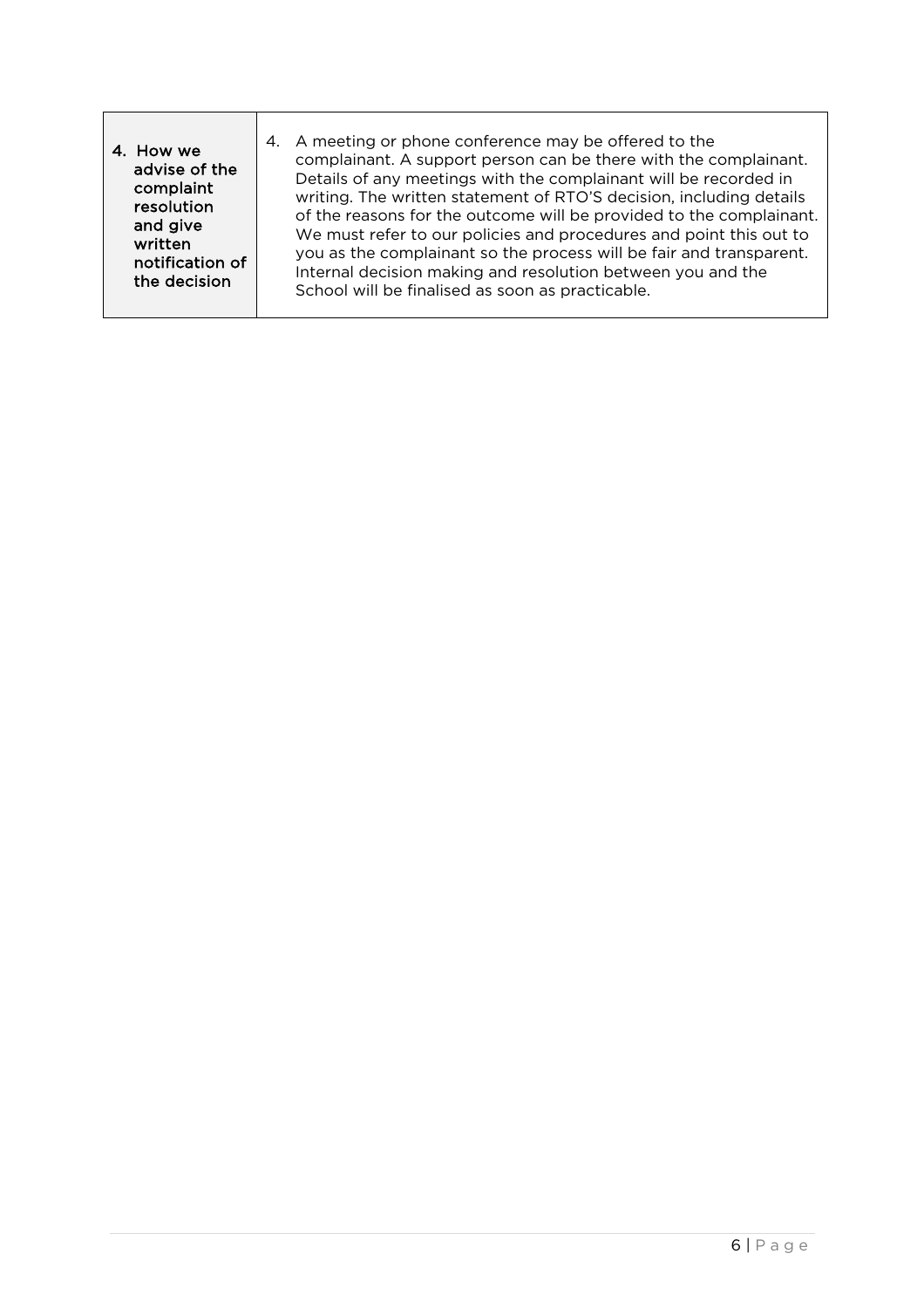| 5. If our internal<br>process has<br>not worked;<br>you can seek<br>a review or<br>appeal the<br>School<br>decision.<br>We move to<br>mediation | If agreement still can't be reached, or the complainant is not<br>5.<br>satisfied with the School decision, then you can seek a review and<br>appeal that decision. Our RTO offers a mediation service through<br>LEADR. This is the final step in our internal complaint's resolution<br>process, and we hope the complaint can be resolved to the<br>satisfaction of all parties. Again, the decision of the mediation will<br>be recorded and sent to all parties within 28 days of the final<br>mediation meeting. This will be the final decision. We expect this to<br>be completed within 60 days. If more time is needed, we will write<br>to you and explain the delay and keep you up to date on progress<br>of the matter.                                                                   |
|-------------------------------------------------------------------------------------------------------------------------------------------------|---------------------------------------------------------------------------------------------------------------------------------------------------------------------------------------------------------------------------------------------------------------------------------------------------------------------------------------------------------------------------------------------------------------------------------------------------------------------------------------------------------------------------------------------------------------------------------------------------------------------------------------------------------------------------------------------------------------------------------------------------------------------------------------------------------|
| 6. Complaints<br>are in<br>registers and<br>the quality<br>assurance<br>system                                                                  | 6. Complaints and appeals are logged in the complaints and appeals<br>register, reported to management meetings and retained in our<br>compliance records. We treat complaints as feedback that can<br>improve our client services and quality assurance in the School. We<br>are required to acknowledge formal complaints and rectification in<br>reporting against the standards for Schools.                                                                                                                                                                                                                                                                                                                                                                                                        |
| 7. External<br>appeal Take<br>the complaint<br>to an external<br>agency                                                                         | 7. Once mediation has been provided and closed out; we will advise<br>the complainant that all internal processes have been exhausted.<br>There are external agencies who can deal with your complaint<br>where you wish a review or appeal against the School decision.<br>NSW Department of Fair Trading. This is the external agency that<br>deals with consumer complaints such as fees, discrimination or<br>other matters.<br>National Training Complaints Hotline give advice and refers you to<br>the correct training body: Phone: 13 38 73 Mon- Friday 8am - 6pm<br>www.education.gov.au/NTCH<br>Written complaints can be emailed to skilling@education.gov.au.<br>Complaints can also go to the Overseas Student Ombudsman<br>www.oso.gov.au<br>Information brochures are on their website. |
| 8. The role of<br>ASQA in<br>investigating<br>complaints<br>after internal<br>processes are<br>exhausted.                                       | We will also provide a link on the website about the School<br>8.<br>regulator's complaints handling process. The Australian Skills<br>Quality Authority (ASQA) is the national regulator for Australia's<br>vocational education and training sector, it regulates courses and<br>training providers to ensure nationally approved quality standards<br>are met. It is not ASQA's role to arbitrate between aggrieved<br>parties. ASQA receives and investigates complaints in order to<br>manage the risk of training providers not complying with their<br>legislative obligations. Participants will be informed of ASQA's role<br>at induction.                                                                                                                                                    |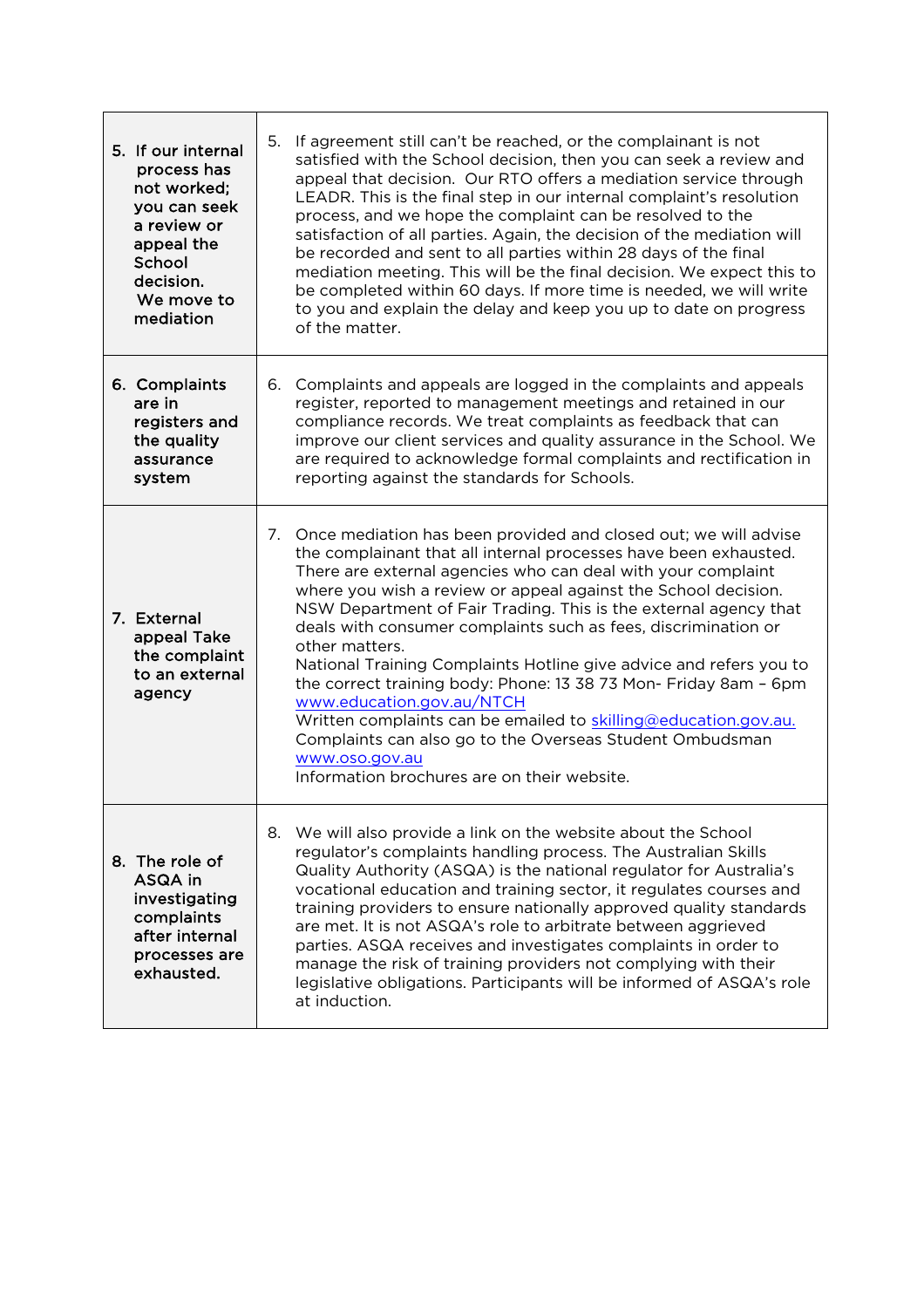### ASSESSMENT APPEAL

#### PURPOSE

International Screen Academy Pty Ltd (the School) will provide a fair and transparent appeal process for assessments. The Director of Education will manage the assessment appeal policy and processes across the School courses. We will set out the process in "Plain English" on the website, in pre-enrolment information and emphasise this information at induction.

### PROCESS

Appeals against assessment decisions are handled differently from complaints. The process is explained here.

Records of assessment appeals that escalate to a written appeal will be recorded on our Assessment Appeals Register. The appeal, assessment tasks and history of marking and feedback are kept on file and reviewed to ensure that they are fairly dealt with according to legislation, policy and procedure.

Similar requests from more than one student for assessment appeals for a particular task and Assessor will be further investigated as this may indicate an issue in the assessment process for the course.

Assessors will moderate assessment decisions to check for validity, consistency and fairness.

Management will consider assessment appeals in a timely manner and within the guidelines of our procedures. They are an opportunity to improve our training and assessment and client services.

| PROCEDURE FOR AN ASSESSMENT APPEAL:                                                       |                                                                                                                                                                                                                                                                                                                                                                                                                                                                                                                                                     |  |
|-------------------------------------------------------------------------------------------|-----------------------------------------------------------------------------------------------------------------------------------------------------------------------------------------------------------------------------------------------------------------------------------------------------------------------------------------------------------------------------------------------------------------------------------------------------------------------------------------------------------------------------------------------------|--|
| 1. Discuss your<br>results with the<br>Assessor who<br>marked your<br>work                | For all assessment tasks but in particular for final assessment<br>$1_{-}$<br>tasks, if the participant has a grievance about the results, the<br>Assessor will immediately discuss the feedback provided and<br>the assessment outcome to clarify the decision of Not<br>Satisfactory or Not Yet Competent. This must be done within<br>14 days from the result date. There are opportunities for re-<br>submission and re-sits as explained in the Handbook and<br>during the course so most assessment matters can be<br>resolved at this stage. |  |
| 2. Review -<br>Request a re-<br>marking by the<br>same Assessor<br>or another<br>Assessor | If agreement cannot be reached, the participant has the right<br>2.<br>to request a re-marking where the work is assessed again by<br>the same Assessor, or that another Assessor undertakes the<br>marking of the submitted work for assessment. This must be<br>done within 14 days from the result date. The School will<br>acknowledge receipt of appeal and date received.                                                                                                                                                                     |  |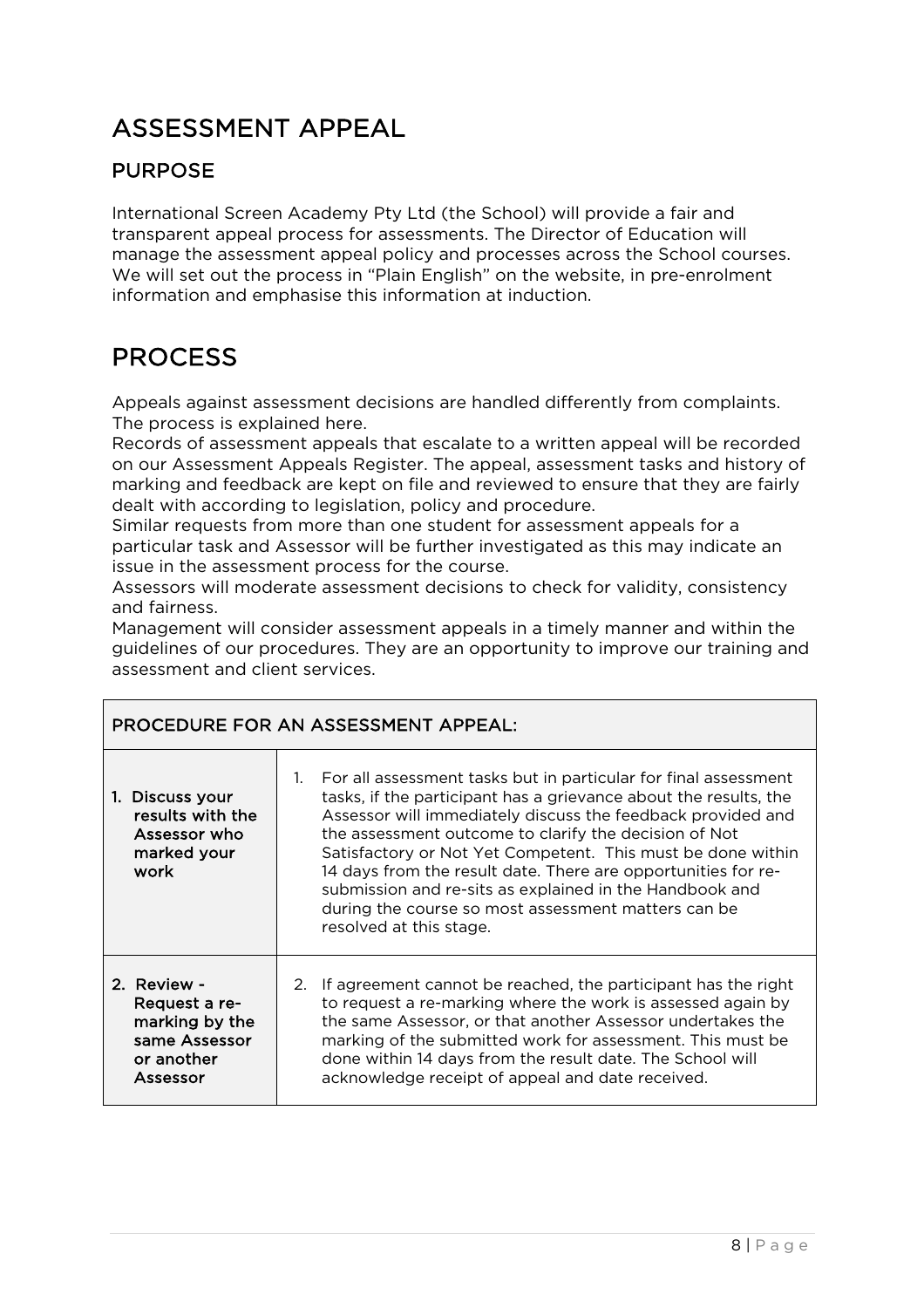| 3. Fill in and send<br>a written<br>assessment<br>appeal form that<br>will be<br>considered by<br>the Director of<br>Education                         |    | 3. If the assessment decision remains Not Satisfactory or Not Yet<br>Competent after the re-marking and the participant is still not<br>satisfied, then the Director of Education shall discuss the<br>assessment decision with the participant and the Assessor.<br>The request must be submitted in an assessment appeal form<br>within 28 days of the date of the remarked results. The School<br>will acknowledge receipt of appeal and date received.                                                                                                                                                      |
|--------------------------------------------------------------------------------------------------------------------------------------------------------|----|-----------------------------------------------------------------------------------------------------------------------------------------------------------------------------------------------------------------------------------------------------------------------------------------------------------------------------------------------------------------------------------------------------------------------------------------------------------------------------------------------------------------------------------------------------------------------------------------------------------------|
| 4. The Appeal<br>resolution by<br>meeting or<br>phone then the<br><b>Executive</b><br>Chairman will<br>send written<br>notification of<br>the decision |    | 4. A meeting or phone conference may be offered to the<br>complainant. A support person can be there with the<br>complainant. Details of any meetings with the complainant<br>will be recorded in writing. The written statement of RTO'S<br>decision, including details of the reasons for the outcome will<br>be provided to the complainant. We must refer to our policies<br>and procedures and point this out to you as the complainant<br>so the process will be fair and transparent. Internal decision<br>making and resolution between you and the School will be<br>finalised as soon as practicable. |
| 5. If our internal<br>process has not<br>worked, you can<br>seek a review or<br>appeal the<br>decision. We<br>move to<br>external<br>marking.          | 5. | If the appellant is still not satisfied with the result and wishes<br>to pursue the matter, we offer an external mediation and<br>assessment service through a VET consultancy RTOhelp Pty<br>Ltd. This is the final step in our internal complaints resolution<br>process and we hope the assessment decision can be resolved<br>to the satisfaction of all parties. Again, the decision by a third-<br>party Assessor will be recorded and sent to all parties within<br>28 days. This will be the final decision.                                                                                            |
| 6. You have 3<br>months to<br>submit<br>assessment<br>appeals                                                                                          | 6. | Formal written appeals against an assessment decision must<br>be submitted within 3 months of the submission date of the<br>assessment. Appeals will not be considered after that date.                                                                                                                                                                                                                                                                                                                                                                                                                         |
| 7. Appeals<br>improve our<br>quality of<br>training and<br>assessment<br>system                                                                        | 7. | Complaints and appeals are logged in the complaints and<br>assessment appeals register, reported to management<br>meetings and retained in our compliance records.                                                                                                                                                                                                                                                                                                                                                                                                                                              |
| 8. Take the appeal<br>to an external<br>body                                                                                                           | 8. | Once mediation and the external assessment services has<br>been provided, we will advise the student that all internal<br>processes have been exhausted. He/she can take the matter<br>to the National Training Complaints Hotline.<br>www.education.gov.au/NTCH Phone: 13 38 73 Mon- Friday<br>$8am - 6pm$<br>Written complaints can be emailed to<br>skilling@education.gov.au.                                                                                                                                                                                                                               |